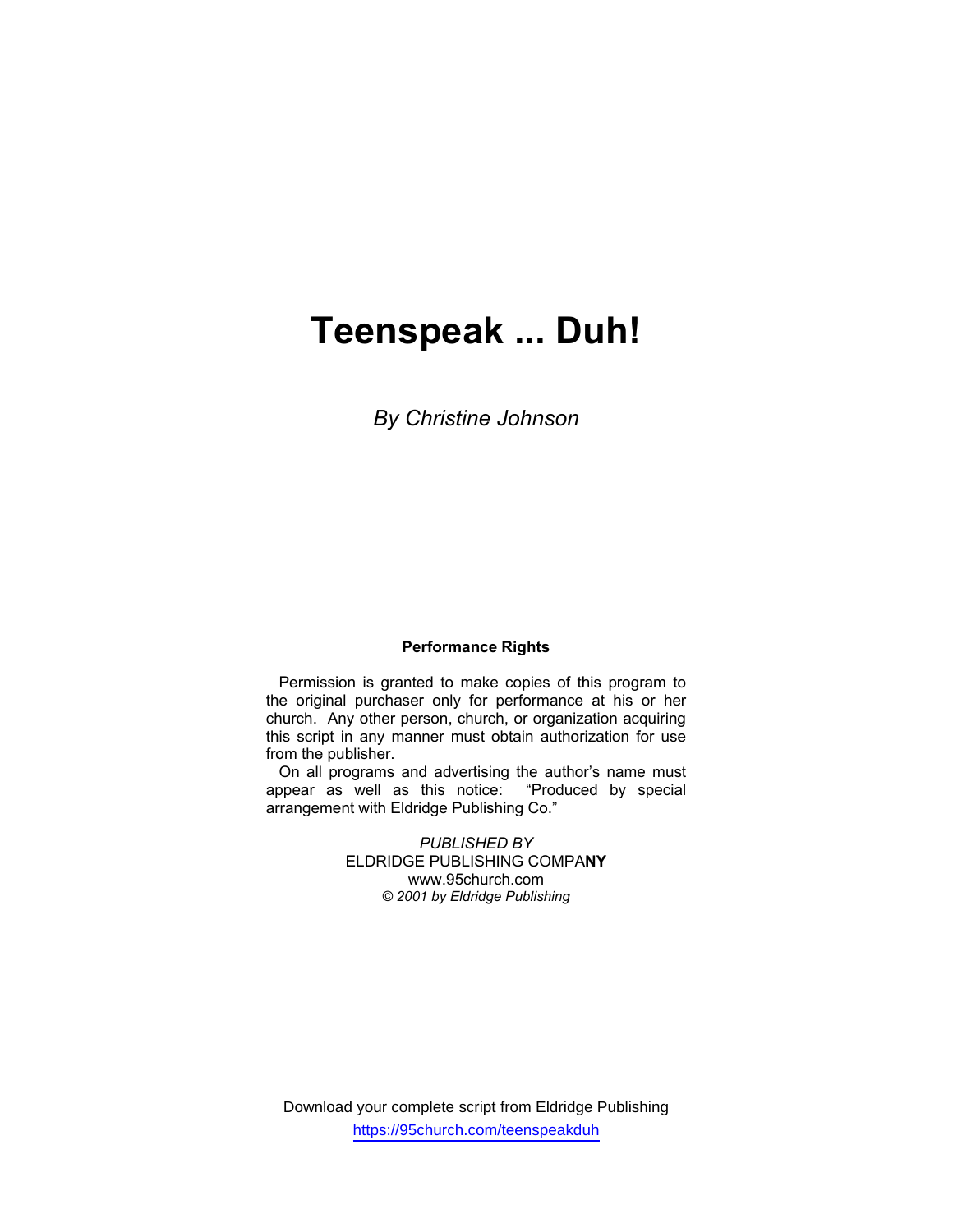*Teenspeak ... Duh! - 2 -* 

## **DEDICATION**

To Charli, thanks for your help!

#### **ABOUT THIS BOOK**

Here are five fun skits designed to share the truths of God's Word in an entertaining, yet informative, manner. Take one off-the-wall teen, add his dumber friend and you have the hilarious backdrop for these inspirational skits. As members of "God's Forest Service" the teens will learn how God wants us to grow and produce good fruit with our lives. Prayer takes on a whole new look as they interpret scripture in the skits "Ask, Peek, and Rock" and "Go to Your Room!" Even the Trinity can be explained in a unique and comical way when the teens decide God needs some glue ... He's in three parts, you know! With the help of their youth leader, all the lessons come into the right perspective. Performance is easy because of the simple cast and prop requirements. So have fun as you and your teens experience "Teenspeak ... Duh!"

NOTE: All Scripture is from the NIV version of the Bible.

#### **CONTENTS**

GOD'S FOREST SERVICE ASK, PEEK AND ROCK GO TO YOUR ROOM THEY WANT OUT THE GLUE BOTTLE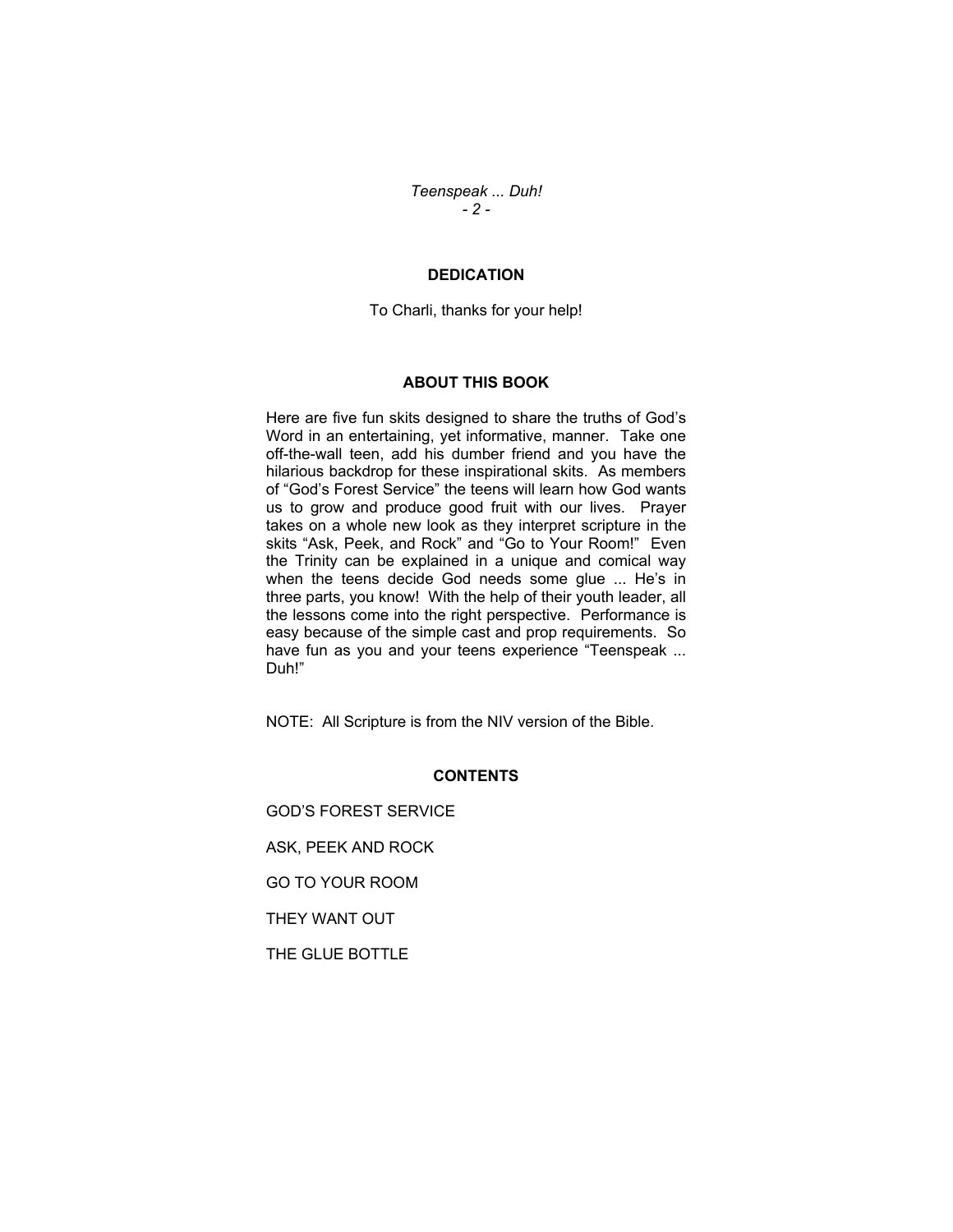## *Teenspeak ... Duh! - 3 -*

## **GOD'S FOREST SERVICE**

#### **CHARACTERS:**

TWO TEENS LEADER

**Props:** Bible, small tree in a pot, fake saw (maybe out of cardboard), and a badge that says, "God's Forest Service."

*(AT RISE: TEEN 1 enters carrying a fake saw, a small tree in a pot, and dressed as much as possible like a logger.)*

- TEEN 1: Hi, there. I'm in God's Forest Service and we are here today to talk about logging. God wants us all in His forest service. Let's hear you say it with me now, I'm logging for Jesus!
- TEEN 2: *(Comes up on the stage from the audience.)* What? We are not going to say that! Where do you come up with this stuff? What makes you think God wants us all to be loggers?

TEEN 1: I'm a member of God's Forest Service, *(Saluting.)* and I'm telling you, *(Holding up tree.)* He wants us to throw all the fruitless trees on a fire and burn them up! TEEN 2: No, He doesn't!

- 
- TEEN 1: Yes, He does. *(Very authoritative.)* I read it in the Bible!
- TEEN 2: Did not!
- TEEN 1: Did too!
- TEEN 2: Not!
- TEEN 1: Too!

TEEN 2: Too what?

- TEEN 1: Uh … I'm not sure ... two plus two? *(Suddenly coming to senses.)* Oh, yeah! I am too right!
- TEEN 2: Too right? Too right about what?
- TEEN 1: I am too right that it says that we are to be loggers for Jesus; it's in the Bible.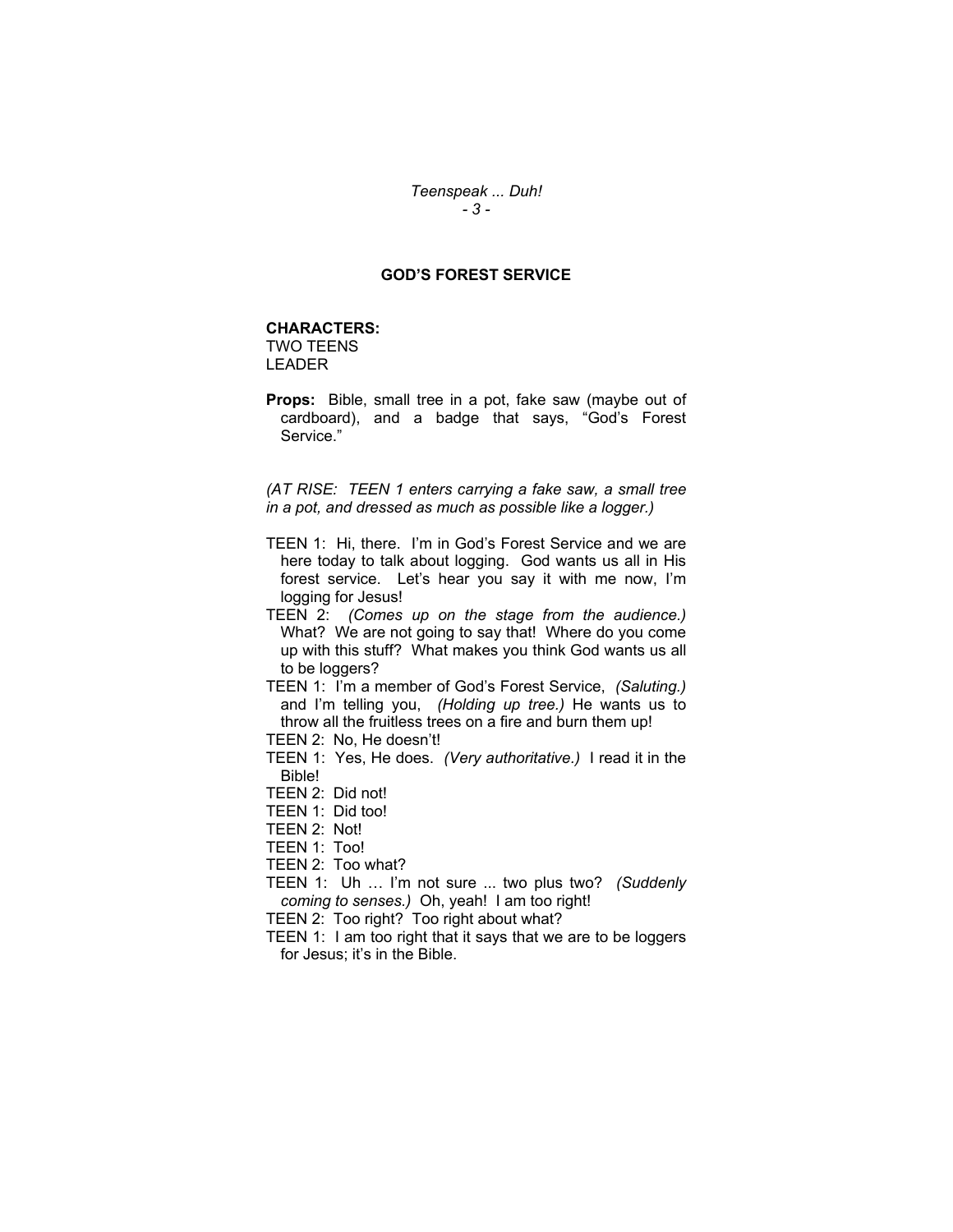*Teenspeak ... Duh! - 4 -* 

TEEN 2: Okay, Mr. Too Right, show me!

- TEEN 1: *(Grabs the Bible.)* It's right here, Matthew 7:19 "Every tree that does not bear good fruit is cut down and thrown into the fire." See! First we're logging, then we're putting all those bad, fruitless trees in a pile to burn them up. *(Stands up straight and tall saluting.)* I'm in God's Forest Service and I'm logging for Jesus!
- TEEN 2: *(Grabs the Bible.)* Let me see that. *(Slowly reads the verse.)* "Every tree that does not bear good fruit … " Hhmmm … *(Grabs hold of the tree.)* This tree doesn't look like it has any fruit … "is cut down and thrown into the fire!" Wow! You're right! It does say we are supposed to be loggers for Jesus!

TEEN 1: Here, you hold the tree; I'll limb it with my saw.

*(TEEN 2 grabs hold of tree and starts shaking in fear while watching TEEN 1 try to figure out how to use the saw.)* 

- TEEN 1: *(Tries to cut off some limbs but has difficulty, losing balance, etc.)* Now, hold still!
- LEADER: *(Entering.)* Hold it right there, you two! What is going on here?
- TEEN 1 and 2: *(Together.)* We're in God's Forest Service. *(Both TEENS salute.)* We're logging for Jesus!
- LEADER: *(To audience.)* Oh boy, what were these two teaching you anyway? *(To TEENS.)* What? God's Forest Service? Logging for Jesus? What do you mean?
- TEEN 1: *(Holds up Bible.)* Matthew 7:19. "Bad trees get burned up!" *(To audience.)* That's the abbreviated version!
- LEADER: Well, I am familiar with the verse, but it's not really talking about trees.
- TEEN 2: Oh yes it is, it says "trees" right in the verse. Bad trees get burned up!
- TEEN 1: Yeah! *(TEENS stand behind tree saluting.)* We're in God's Forest Service. We're logging for Jesus!
- LEADER: *(To audience.)* You know, it's tough being a youth leader around here. *(To TEENS.)* Now, let's look at this verse.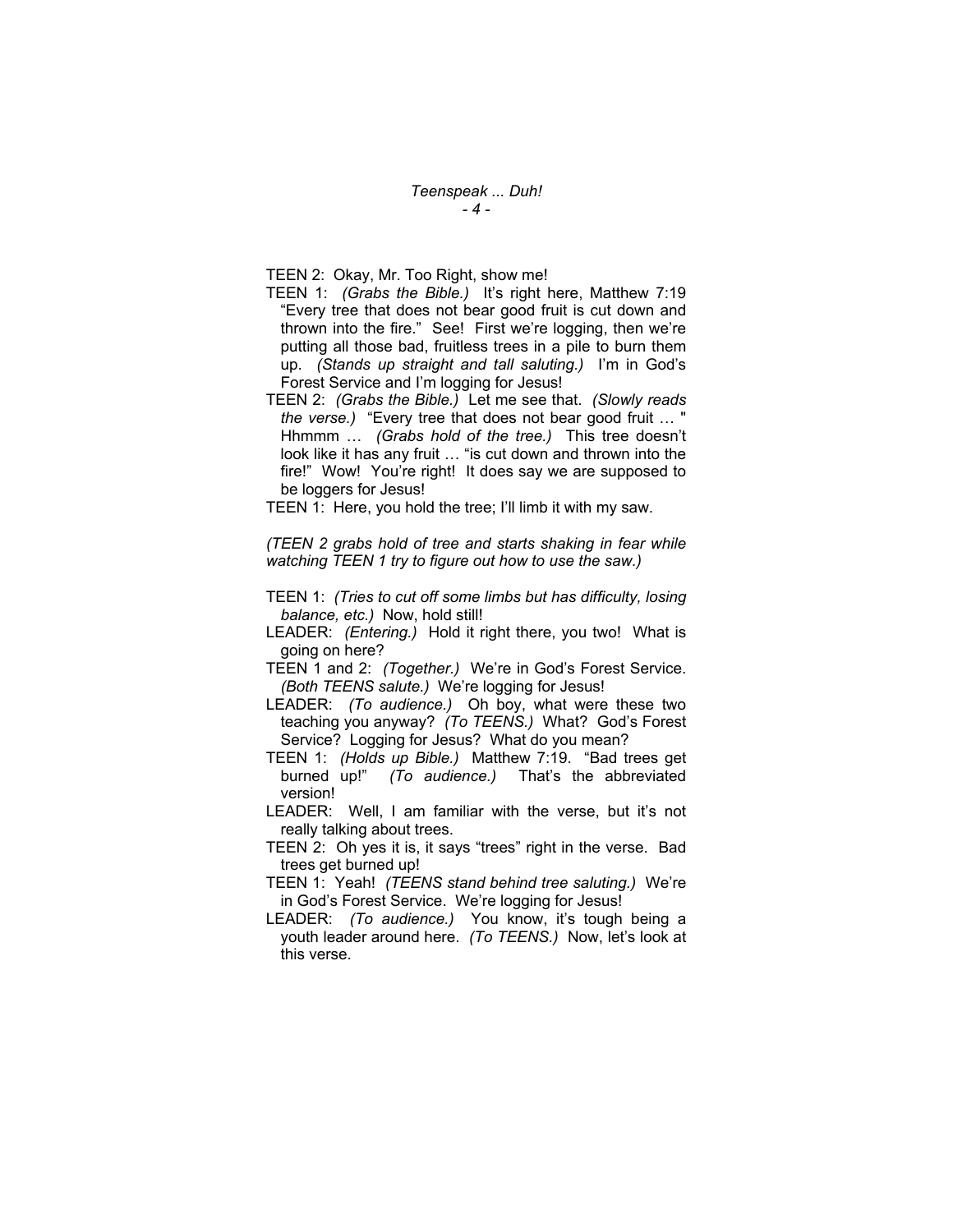- LEADER: *(Continued.)* If you read this section in the Bible you'll notice that it's talking about recognizing people for who they really are. Jesus is using the tree as a symbol to explain about people. Just like you don't get bad fruit off good trees, you also don't have good people doing lots of bad things. Jesus says you will recognize people by the things they are doing … or their "fruit."
- TEEN 2: *(Confused.)* So this verse really isn't about trees? What about the part where all the bad trees are thrown onto the fire?
- LEADER: Well, that's the sad part. You see, when Jesus judges the world, the evil people who produced bad fruit with their lives...well, they won't get to live forever with Jesus.
- TEEN 1: Wow, you sure wouldn't want to be a tree with bad fruit. How do you know if you have good fruit or bad fruit?
- LEADER: Take a look at the way people treat each other. Are they concerned with the poor, the lonely, and the helpless? Those would be some of the good fruits you would see in a person's life.
- TEEN 2: Oh, I get it! Jesus is saying that we all are producing some kind of fruit with our lives and He says it should be the good kind. Fruit that shows the love of Jesus
- TEEN 1: Wow! You're pretty smart!
- LEADER: Yes, that sums it up quite nicely.
- TEEN 1: But I was really looking forward to being in God's Forest Service. Now what am I going to do?
- LEADER: Well, actually you can do a lot. You can make sure that the things you say and do reflect Jesus and His kindness. And if you see someone else who doesn't have good fruit, you can tell them about Jesus and His gift of salvation. That way you'll be helping people grow and produce good fruit that will make Jesus happy. And helping other people grow and produce good fruit is a very important part of being in God's family.
- TEEN 2: Hey, I have an idea! Let's take that tree, give it to someone who needs to know about Jesus.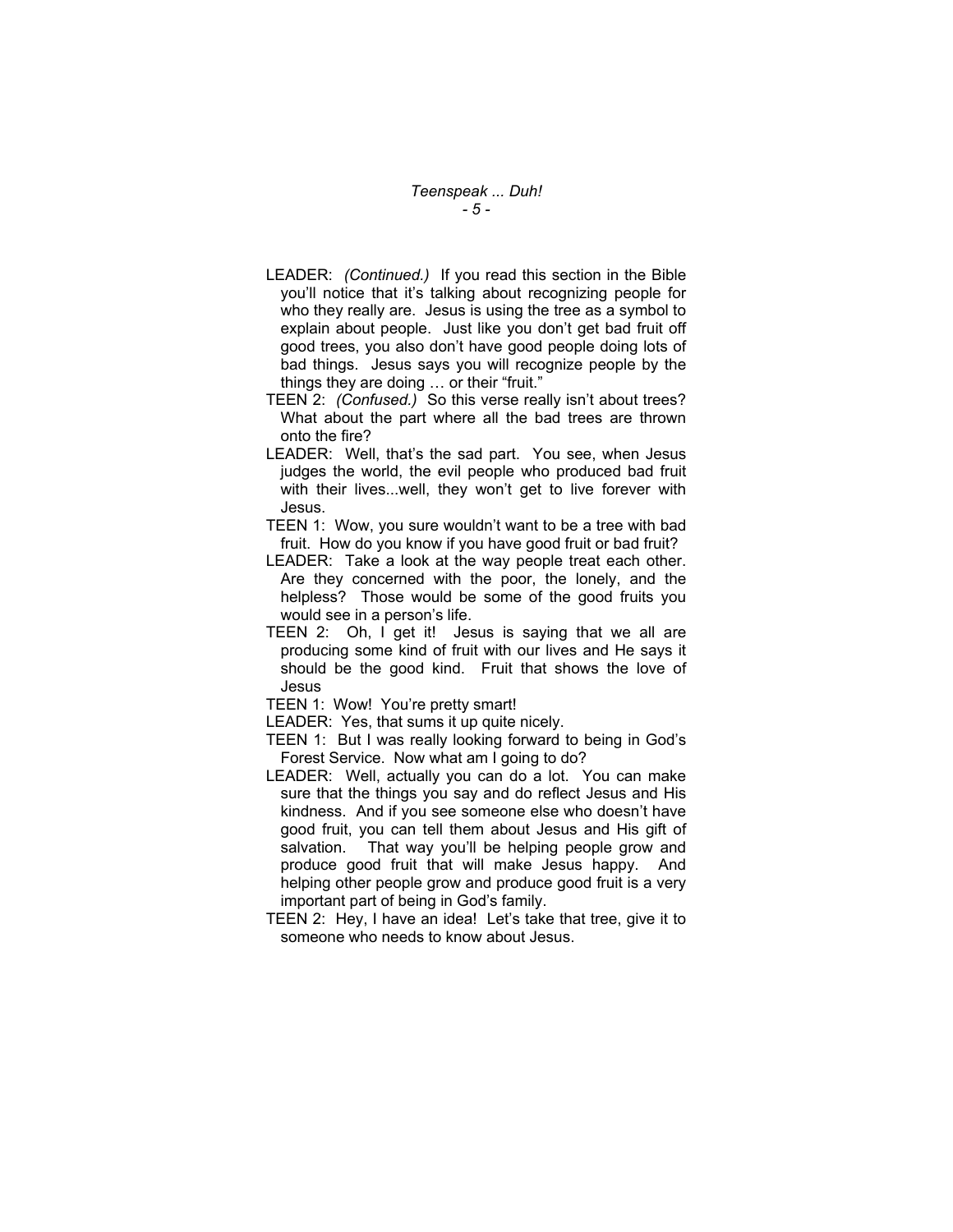*Teenspeak ... Duh! - 6 -* 

TEEN 1: Yeah, and when we're planting it we can talk about how God wants us to be planted in His kingdom.

TEEN 2: When we fertilize it we can talk about how God wants us to grow in the things that are important to Jesus.

TEEN 1 and 2: *(Together as exiting.)* Like love and patience and helping and …

LEADER: You know, I think you two are going to do great things for God!

*(TEENS and LEADER exit.)* 

## **The End**